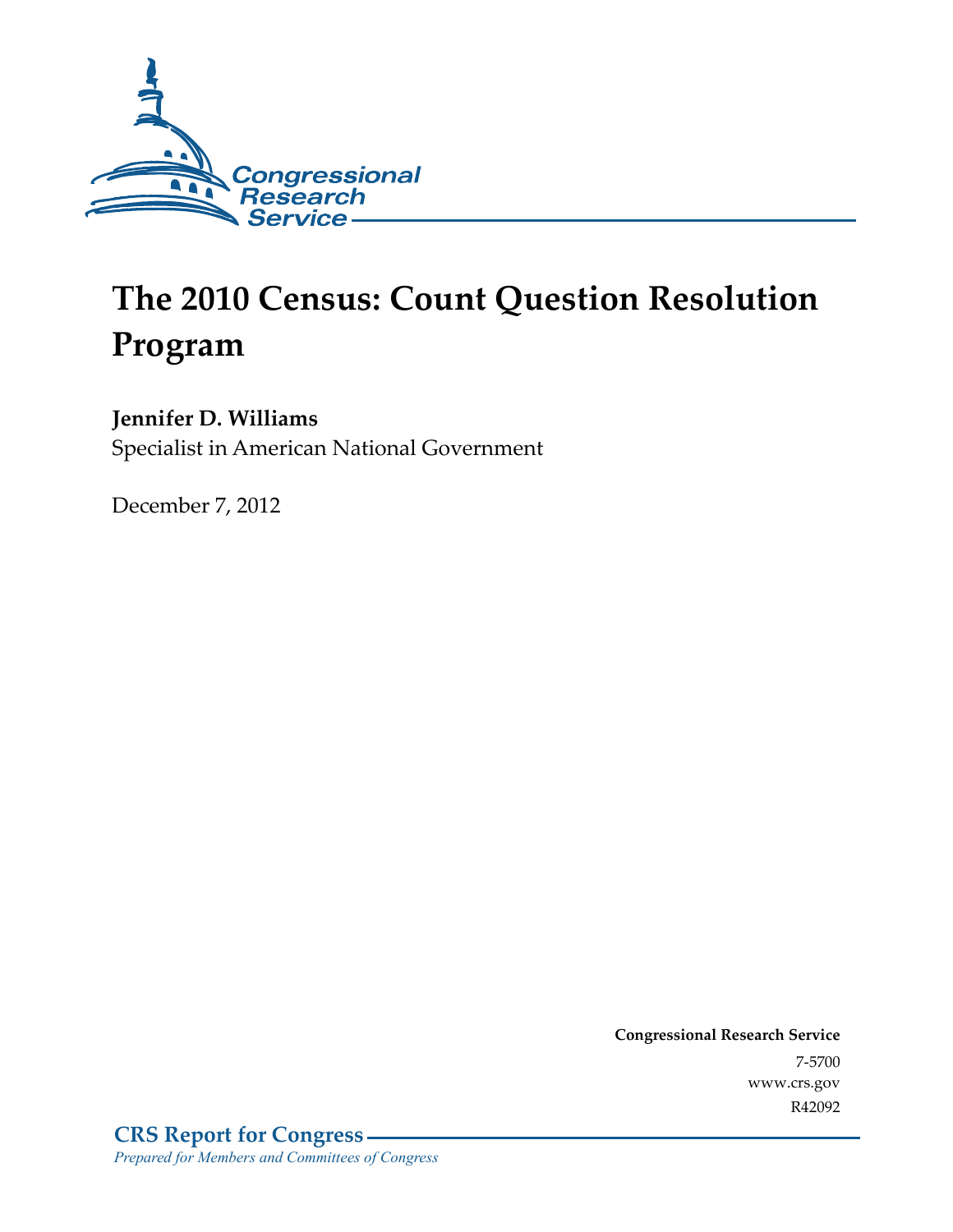### **Introduction**

With the completion of most 2010 decennial census operations, as census data products continue to be disseminated, officials of some jurisdictions and the Members who represent these jurisdictions in Congress may have questions about the accuracy of the census counts for their areas. Because census data are the basis for distributing more than \$450 billion a year in federal program funds to states and localities,<sup>1</sup> local officials, especially, could want any errors in these data corrected. The Bureau of the Census's 2010 Count Question Resolution (CQR) Program provides a means for local officials to challenge certain census figures on the basis of detailed mapping evidence that they present to the Census Bureau.

A May 26, 2010, *Federal Register* notice announced the Bureau's proposal for the 2010 CQR Program.<sup>2</sup> The final notice of the program was issued on March  $8, 2011$ .<sup>3</sup>

On June 1, 2011, the Bureau began accepting CQR challenges to the 2010 census counts. The Bureau will accept challenges only from official representatives of state, local, or tribal area governments; will review challenges in the order it receives them; will not collect any new data to resolve CQR challenges; will not revise any 2010 census data products; and will not consider challenges received after June 1, 2013, the date the program ends.<sup>4</sup>

As of November 29, 2012, jurisdictions in 33 states, plus the District of Columbia, had filed a total of 180 CQR challenges to the 2010 census counts.<sup>5</sup> After the 2000 census, the Bureau received CQR challenges from 1,180 jurisdictions out of about 39,000 nationwide. Corrections resulting from these challenges added about 2,700 people to the 281.4 million enumerated in 2000.6

This report discusses what 2010 CQR challenges the Bureau will consider, the documentation necessary for preparing and submitting a challenge, what modifications the Bureau will make if a challenge is successful, and specific changes it will not make.

#### **Types of Challenges the Bureau Will Consider**

The Bureau will consider only three types of challenges: boundary, geocoding, and coverage, each of which is explained below.

1

<sup>&</sup>lt;sup>1</sup> U.S. Bureau of the Census, "Why It's Important—2010 Census," at http://2010.census.gov/2010census/about/whyimportant.php.

<sup>&</sup>lt;sup>2</sup> U.S. Department of Commerce, Bureau of the Census, "The 2010 Census Count Question Resolution Program," proposed collection; comment request, *Federal Register*, vol. 75, no. 101, May 26, 2010, pp. 29508-29513.

<sup>&</sup>lt;sup>3</sup> U.S. Department of Commerce, Bureau of the Census, "The 2010 Census Count Question Resolution Program," notice of program, *Federal Register*, vol. 76, no. 45, March 8, 2011, pp. 12694-12700.

<sup>4</sup> Ibid., pp. 12694-12695.

<sup>&</sup>lt;sup>5</sup> For the list of these jurisdictions, see U.S. Bureau of the Census, "2010 Census Count Question Resolution, Challenging Jurisdictions as of 11/29/12," at http://2010.census.gov/2010census/pdf/cqr\_gu\_status\_rpt\_11-29-12.pdf. A jurisdiction on the list may be designated a "borough," "city," "county," "town," "township," or "village." In one instance, a state (Massachusetts) filed a challenge. Ibid.

<sup>6</sup> U.S. Bureau of the Census, "Count Question Resolution," at http://2010.census.gov/2010census/about/cqr.php.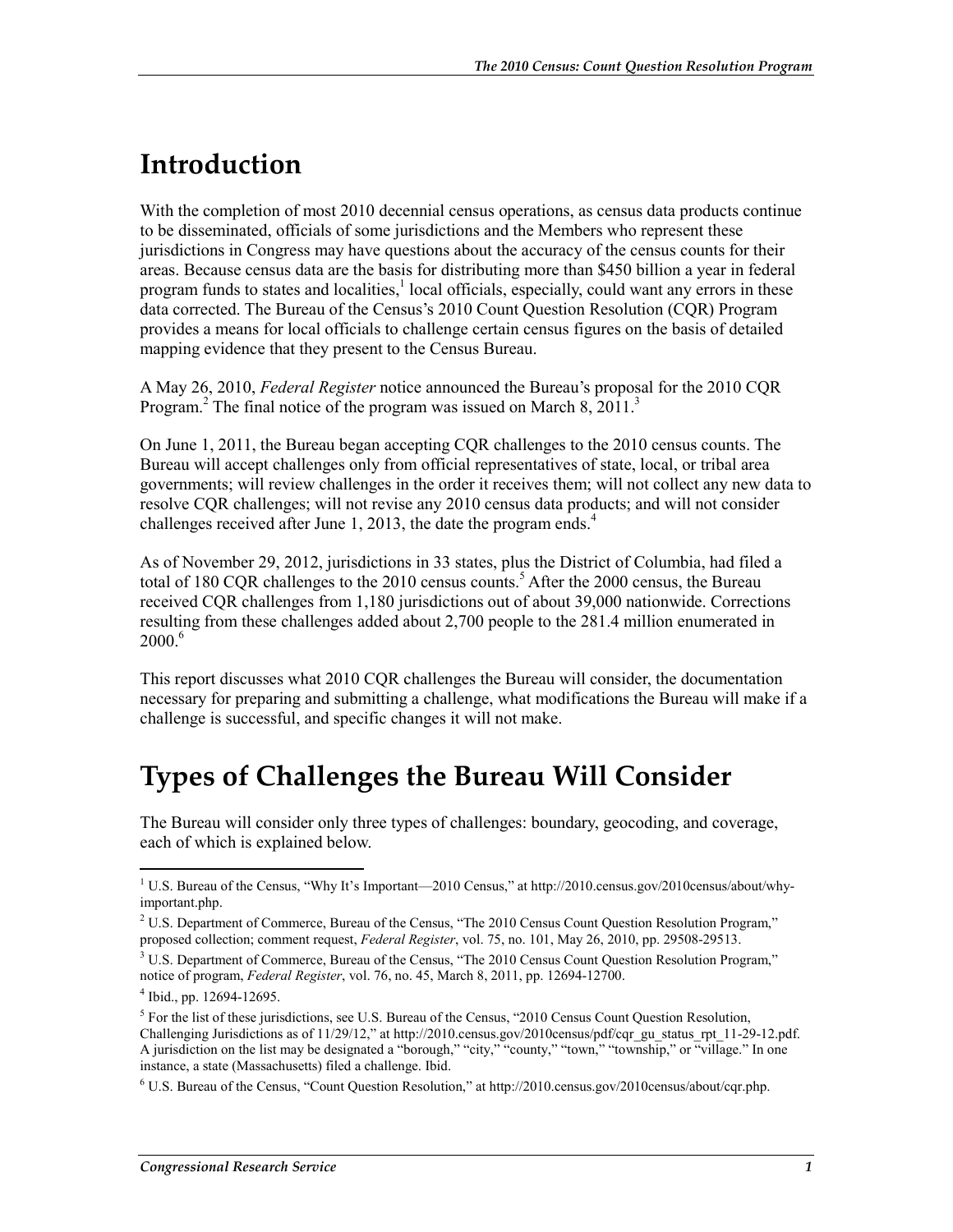- Boundary challenges concern the allegedly "inaccurate reporting or the inaccurate recording of boundaries legally in effect on January 1, 2010."7
- Geocoding challenges "identify suspected errors in the geographic location of living quarter addresses within the governmental unit boundaries and census tabulation blocks."8
- Coverage challenges that are upheld by the Bureau will "result in the addition or deletion of specific living quarters and persons associated with them identified during the census process, but ... erroneously included as duplicates or excluded due to processing errors."9

### **Required Documentation**

The Bureau will research only challenges that it considers to be well documented. The documentation must state, first, whether the dispute is about jurisdictional boundary locations, the number of housing units or group quarters<sup>10</sup> in one or more census tabulation blocks, or both boundaries and numbers. Then, the documentation must present information appropriate for the type or types of challenge. $11$ 

• Boundary challenges: The documentation must show the correct map location of each disputed governmental unit boundary and specify where the Bureau showed the boundary to be. All disputed boundaries must have been legally in effect as of January 1, 2010.

Further, the documentation must list the addresses in disputed 2010 census tabulation blocks and show their locations relative to the boundary or boundaries in question.<sup>12</sup>

• Geocoding and coverage challenges: The documentation must identify each disputed 2010 census tabulation block and list the addresses of all housing units or group quarters in that block as of April 1, 2010 (Census Day).<sup>13</sup>

<sup>&</sup>lt;u>.</u> <sup>7</sup> U.S. Department of Commerce, Bureau of the Census, "The 2010 Census Count Question Resolution Program," notice of program, *Federal Register*, vol. 76, no. 45, March 8, 2011, p. 12696.

<sup>&</sup>lt;sup>8</sup> Ibid. According to the Bureau, a "census tabulation block" is a "geographic area bounded by visible features, such as streets, roads, streams, and railroad trac[k]s, and by nonvisible boundaries, such as city, town, township, and county limits, and short line-of-sight extensions of streets and roads." A census block generally covers a small area, "for example, a block in a city bounded on all sides by streets." Census blocks in suburban and rural areas, however, "may be large, irregular, and bounded by a variety of features" and in remote areas "may encompass hundreds of square miles." Census blocks are "the smallest geographic entities for which the ... Bureau tabulates decennial census information." Ibid., p. 12698.

<sup>&</sup>lt;sup>9</sup> Ibid., p. 12696.

 $10$  Living quarters consist of housing units (houses, apartments, mobile homes, etc.) and group quarters. The Bureau defines a "group quarters" facility as "a place where people live or stay, in a group-living arrangement that is owned or managed by a governmental unit or organization providing housing and services for the residents." Examples of institutional group quarters are nursing homes, mental hospitals, inpatient hospices, correctional facilities, and residential schools for the disabled. Group quarters also may be noninstitutional, including college or university dormitories, military barracks, group homes, shelters, convents, migratory farm worker camps, military ships, and maritime vessels. Ibid., p. 12698.

 $11$  Ibid., p. 12697.

 $12$  Ibid.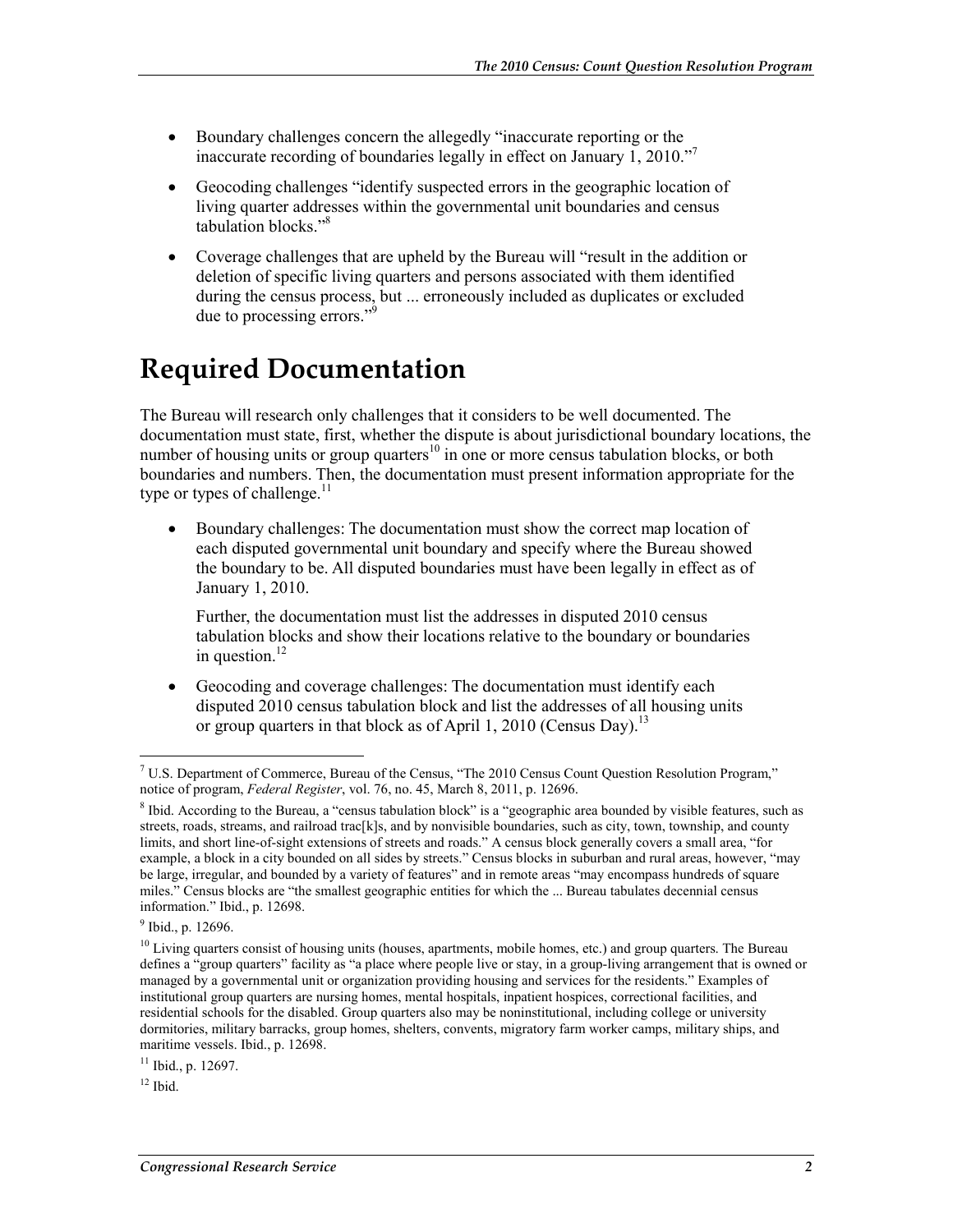The Bureau has posted on its CQR website<sup>14</sup> a document with guidelines for preparing and submitting  $2010$  CQR challenges,<sup>15</sup> including links to the maps the Bureau will accept for challenges and instructions about how to annotate the maps before submitting challenges.<sup>16</sup> To be acceptable, a map must identify the state, county, 2010 census tract or tracts,  $^{17}$  and 2010 census tabulation blocks "associated with" a challenge. For a challenge involving "an American Indian Reservation or off-reservation trust land," the map "must identify the American Indian area, census tribal tract, and 2010 census tabulation block boundary.<sup> $58$ </sup> Examples of acceptable maps are

- 2010 census P.L. 94-171 county block maps, created in connection with 2010 redistricting data; $^{19}$  and
- 2010 census P.L. 94-171 TIGER/Line shapefile-derived maps, small- or largeformat maps generated using the 2010 TIGER/Line shapefiles as a base for 2010 census tracts, blocks, and other boundaries.20

The CQR website also provides links to address list templates for CQR challenges.<sup>21</sup>

 $\overline{a}$ 

<sup>16</sup> Ibid., p. 10. See pp. 11-15 for further discussion of these maps. See also U.S. Bureau of the Census, "Census Bureau Map Products," "2010 Census Reference," at http://www.census.gov/geo/www/maps/CP\_MapProducts.htm.

<sup>(...</sup>continued)

 $13$  Ibid.

<sup>14</sup> U.S. Bureau of the Census, "Count Question Resolution," at http://2010.census.gov/2010census/about/cqr.php.

<sup>15</sup> U.S. Bureau of the Census, *Guidelines for Stateside Count Question Resolution (CQR) Challenges* (Washington: undated), at http://2010.census.gov/2010census/pdf/cqr\_submission\_guidelines\_final\_rev8-1-11.pdf.

 $17$  Like a census block, a census tract is a key element of the Bureau's geography. In its terminology, a "census tract" is a "[s]mall, relatively permanent statistical subdivisio[n] of a county or equivalent entity updated by local participants prior to each decennial census as part of the ... Bureau's Participant Statistical Areas Program in accordance with ... Bureau guidelines." The population size of census tracts generally ranges from 1,200 to 8,000 people; the "optimum size" is 4,000 people. U.S. Department of Commerce, Bureau of the Census, "The 2010 Census Count Question Resolution Program," notice of program, *Federal Register*, vol. 76, no. 45, March 8, 2011, p. 12698.

<sup>18</sup> U.S. Bureau of the Census, *Guidelines for Stateside Count Question Resolution (CQR) Challenges* (Washington: undated), p. 10, at http://2010.census.gov/2010census/pdf/cqr\_submission\_guidelines\_final\_rev8-1-11.pdf.

<sup>&</sup>lt;sup>19</sup> See U.S. Bureau of the Census, "P.L. 94-171 County Block Maps—2010 Census," at http://www.census.gov/geo/ www/maps/pl10\_map\_suite/cou\_block.html.

The Bureau notes that the 2010 census data "allow state officials to realign congressional and state legislative districts ... taking into account population shifts since the last census and assuring equal representation for their constituents in compliance with the 'one-person, one-vote' principle of the 1965 Voting Rights Act," P.L. 94-171; 13 U.S.C. 141. "The 2010 Census Redistricting Data (P.L. 94-171) Summary File contains the data used for this redistricting." U.S. Bureau of the Census, "Accessing the 2010 Census Redistricting Data (P.L. 94-171) Summary File," at http://factfinder2.census.gov/legacy/accessing\_pl.html#transcript\_text.

<sup>20</sup> See U.S. Bureau of the Census, "2010 Census TIGER/Line Shapefiles," at http://www.census.gov/geo/www/tiger/ tgrshp2010/tgrshp2010.html.

The Bureau maintains a Master Address File and Topologically Integrated Geographic Encoding and Referencing database (MAF/TIGER) that is essential for its census and survey operations, such as mailing out census questionnaires and following up with nonrespondents. Of the file types that the Bureau offers for mapping census geographic data, the TIGER/Line shapefiles are the "most comprehensive ... including boundaries, roads, address information, water features, and more." U.S. Bureau of the Census, "TIGER Products," at http://www.census.gov/geo/www/tiger/.

<sup>&</sup>lt;sup>21</sup> U.S. Bureau of the Census, "Count Question Resolution," at http://2010.census.gov/2010census/about/cqr.php.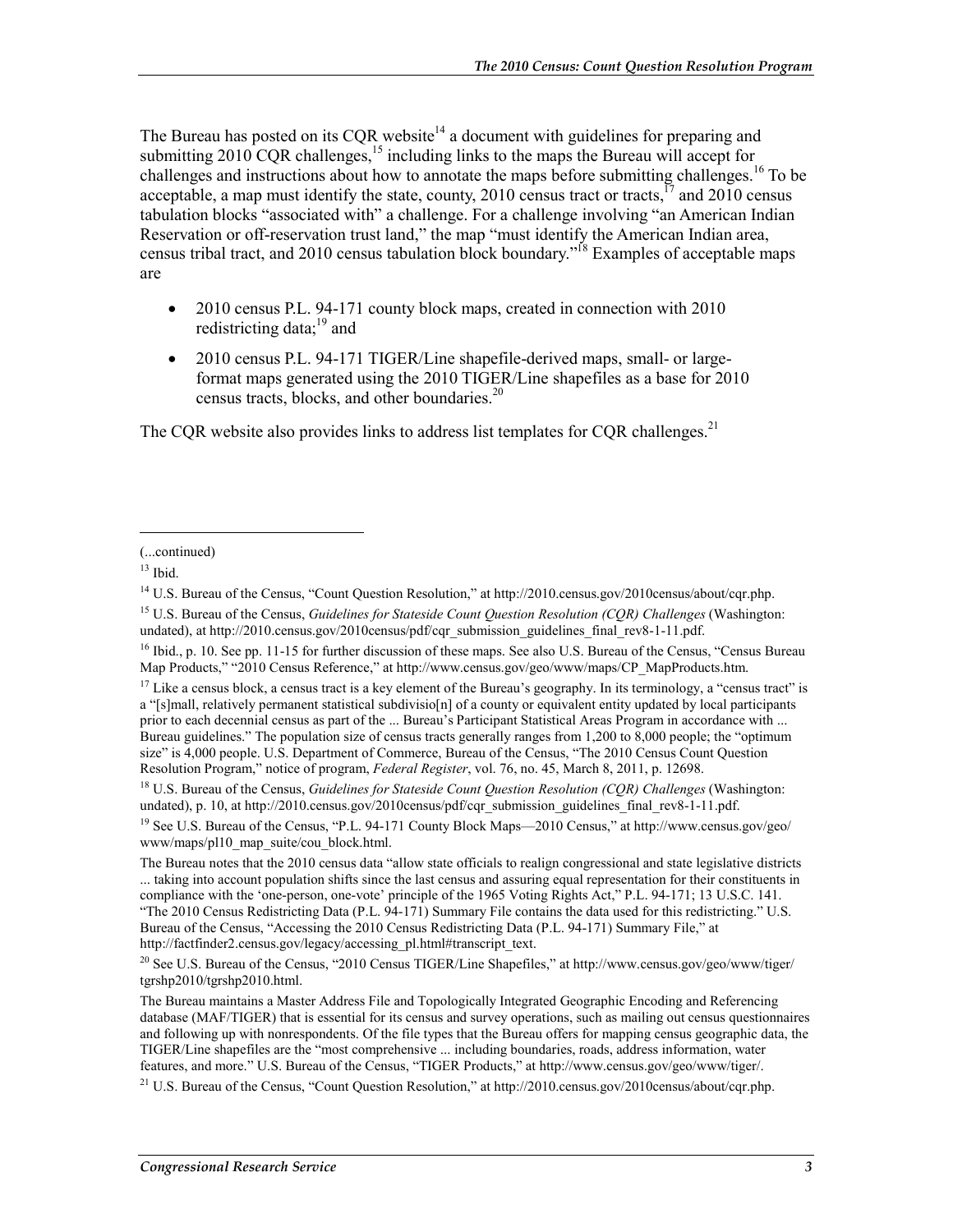## **Changes the Bureau Will Make If a Challenge Succeeds**

If the Bureau upholds a governmental unit's challenge, it will issue corrected 2010 population, housing unit, and group quarters counts to the jurisdiction. These corrections will constitute new official 2010 counts, which the governmental unit may use for programs that require such data.<sup>22</sup>

The Bureau will incorporate all CQR corrections into the 2010 census file used to make annual postcensal estimates, beginning with those issued in December  $2012<sup>23</sup>$  Postcensal estimates have various important uses, including as benchmarks for many federally funded survey totals; in certain formulas for allocating federal program funds to states and localities; and as indicators of changing U.S. population size, composition, and characteristics.<sup>24</sup>

The Bureau also will make available, on its American FactFinder website,<sup>25</sup> an inventory of COR corrections to the 2010 census counts.<sup>26</sup> The corrections will appear as well in a document posted on the COR website.<sup>27</sup>

#### **Changes the Bureau Will Not Make**

Even though a state, local, or tribal area government may be able to document that the 2010 census missed housing units or group quarters in existence as of April 1, 2010, the Bureau will not issue revised counts for the jurisdiction if CQR research and census records demonstrate that all the Bureau's "boundary information, geocoding, and coverage processing were correctly implemented."<sup>28</sup> In such an instance, the official representative of the governmental unit will receive a letter from the Bureau, stating that it will retain the jurisdiction's documentation "for consideration" during future "address list updating."<sup>29</sup>

 $^{24}$  Ibid.

1

<sup>&</sup>lt;sup>22</sup> U.S. Department of Commerce, Bureau of the Census, "The 2010 Census Count Question Resolution Program," notice of program, *Federal Register*, vol. 76, no. 45, March 8, 2011, p. 12696.

<sup>&</sup>lt;sup>23</sup> The Bureau defines "postcensal" estimates as those for the years that follow the most recent decennial census. Using data from birth and death records, Medicare enrollment records, federal tax returns, immigration records, and housing unit information, the Bureau constructs these estimates to update the census counts until the next census. Ibid., p. 12699.

 $25$  The Bureau's American FactFinder website provides access to data from the 2000 and 2010 censuses, the American Community Survey, the population estimates program, the quinquennial economic censuses, and annual economic surveys. See U.S. Bureau of the Census, "American FactFinder," at http://factfinder2.census.gov/faces/nav/jsf/pages/ index.xhtml.

<sup>&</sup>lt;sup>26</sup> U.S. Department of Commerce, Bureau of the Census, "The 2010 Census Count Question Resolution Program," notice of program, *Federal Register*, vol. 76, no. 45, March 8, 2011, p. 12696.

<sup>27</sup> U.S. Bureau of the Census, *2010 Census of Population and Housing, Notes and Errata* (Washington: June 2011), at http://www.census.gov/prod/cen2010/notes/errata.pdf.

<sup>&</sup>lt;sup>28</sup> U.S. Department of Commerce, Bureau of the Census, "The 2010 Census Count Question Resolution Program," notice of program, *Federal Register*, vol. 76, no. 45, March 8, 2011, p. 12696.

 $29$  Ibid.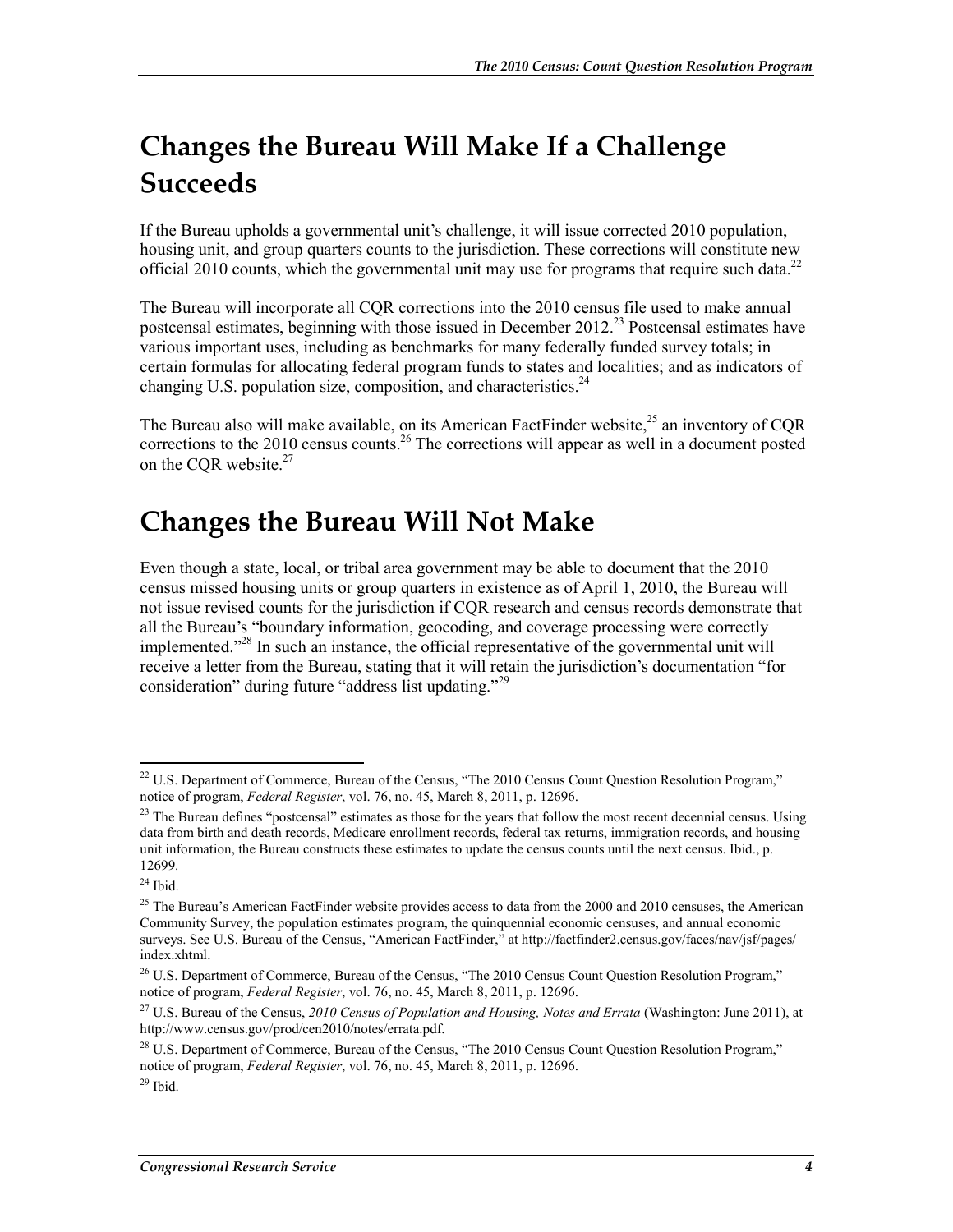In 2010, the apportionment population<sup>30</sup> included counts of U.S. military personnel stationed abroad, federal civilian employees assigned abroad, and the dependents of these two groups who were living with them. The Bureau will not uphold challenges to these counts.<sup>31</sup>

More generally, the Bureau will not issue corrections to the 2010 population counts for housing units or group quarters, or to the inventory of population and housing characteristics. It will not revise the 2010 apportionment data, the 2010 data for within-state redistricting, or other data products from the  $2010$  census.<sup>32</sup>

### **Conclusion**

The CQR Program provides a means, but a strictly limited means, for local officials to contest and seek a revision of the 2010 census counts for their governmental units. Challenges to these counts must present detailed mapping evidence in support of alleged boundary, geocoding, or coverage errors. The Census Bureau will neither collect any new data to resolve CQR challenges, nor make retroactive changes to data products generated from the 2010 census, including the apportionment numbers and the data for within-state redistricting. If the Bureau upholds a jurisdiction's challenge, however, it will provide revised 2010 population, housing unit, and group quarters counts to the jurisdiction for its use going forward, in programs that require 2010 data. Again with respect to the future, the Bureau will incorporate all CQR corrections into the 2010 census file on which annual postcensal estimates will be based. Particularly since postcensal estimates, together with other census data, are used to distribute more than \$450 billion a year in federal program funds to states and localities, local officials could seek the greatest possible accuracy for program data.

A further observation about the CQR Program is that, in order to prepare and submit a challenge acceptable to the Bureau for review, a jurisdiction's local officials or employees must have the necessary expertise to read and annotate very detailed census maps. Governmental units lacking officials or staff with such expertise could be disadvantaged in the CQR process.

The outcome of the 2000 census CQR Program, in which 1,180 out of about 39,000 U.S. jurisdictions submitted challenges and the Bureau added about 2,700 people to the 2000 count of 281.4 million, could suggest that challenges are rather rare and the CQR results modest.

<sup>1</sup> <sup>30</sup> The U.S. Constitution—Article 1, §2, clause 3, as modified by §2 of the Fourteenth Amendment—requires a population census every 10 years, to serve as the basis for apportioning seats in the U.S. House of Representatives.

<sup>&</sup>lt;sup>31</sup> U.S. Department of Commerce, Bureau of the Census, "The 2010 Census Count Question Resolution Program," notice of program, *Federal Register*, vol. 76, no. 45, March 8, 2011, p. 12695. The Bureau explained that it obtained the counts of the U.S. military and federal civilians abroad from administrative records, which "do not provide the sub-State geographic information required for the CQR Program." The counts were included solely for use in determining the apportionment population. Ibid.

<sup>32</sup> Ibid., p. 12696.